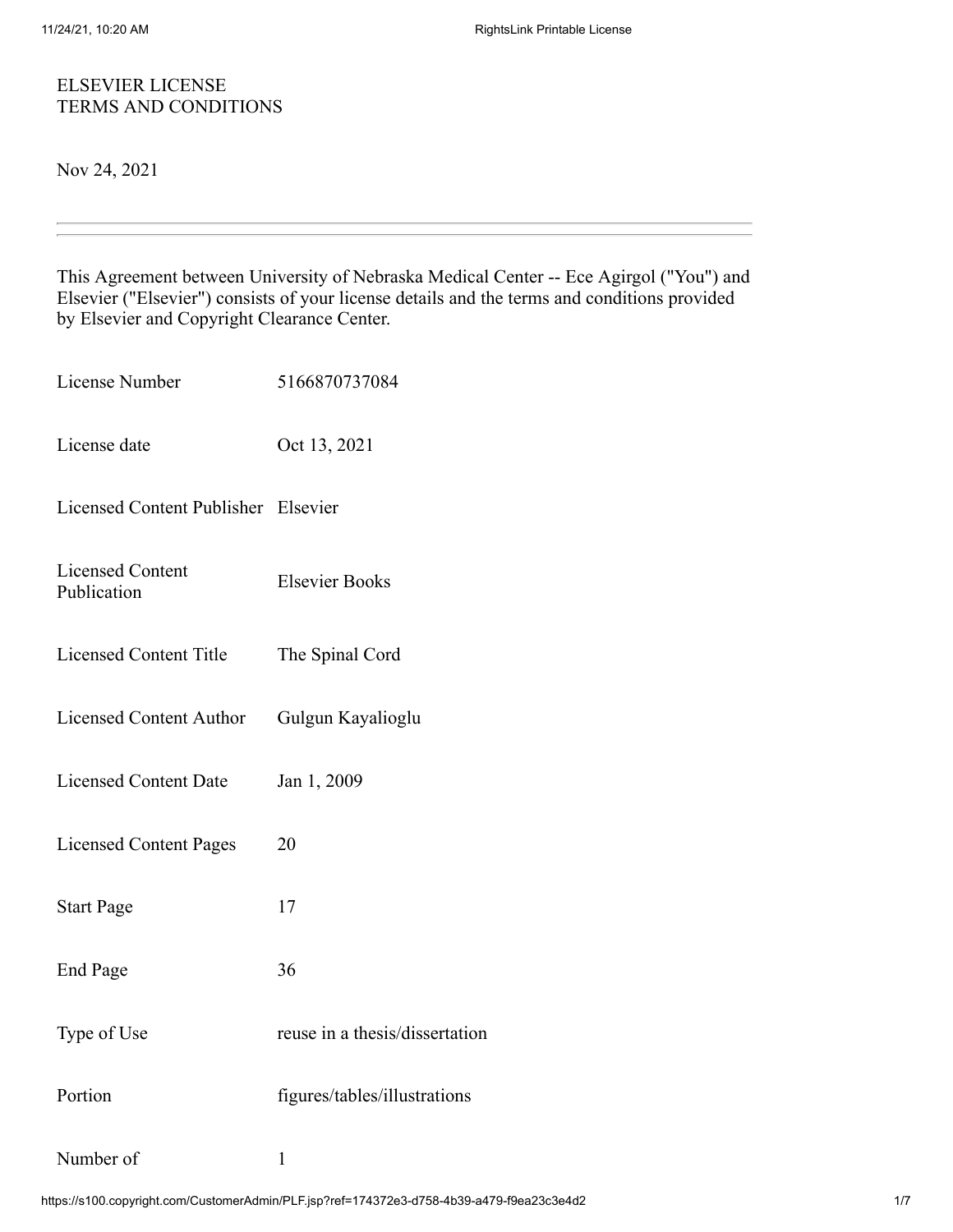| 11/24/21, 10:20 AM                              | RightsLink Printable License                                                                                                                                                                |
|-------------------------------------------------|---------------------------------------------------------------------------------------------------------------------------------------------------------------------------------------------|
| figures/tables/illustrations                    |                                                                                                                                                                                             |
| Format                                          | both print and electronic                                                                                                                                                                   |
| Are you the author of this<br>Elsevier chapter? | N <sub>o</sub>                                                                                                                                                                              |
| Will you be translating?                        | N <sub>o</sub>                                                                                                                                                                              |
| Title                                           | Alignment of Cervical Vertebrae and its Correlation with<br>Lateral Cephalometric Measurements                                                                                              |
| Institution name                                | University of Nebraska Medical Center College of Dentistry                                                                                                                                  |
| Expected presentation date                      | Nov 2021                                                                                                                                                                                    |
| Portions                                        | Fig. 1 (Picture of whole vertebral column)                                                                                                                                                  |
| <b>Requestor Location</b>                       | University of Nebraska Medical Center<br>4000 E Campus Loop<br><b>UNMC College of Dentistry</b><br>LINCOLN, NE 68583<br><b>United States</b><br>Attn: University of Nebraska Medical Center |
| Publisher Tax ID                                | 98-0397604                                                                                                                                                                                  |
| Total                                           | $0.00$ USD                                                                                                                                                                                  |

Terms and Conditions

## **INTRODUCTION**

1. The publisher for this copyrighted material is Elsevier. By clicking "accept" in connection with completing this licensing transaction, you agree that the following terms and conditions apply to this transaction (along with the Billing and Payment terms and conditions established by Copyright Clearance Center, Inc. ("CCC"), at the time that you opened your Rightslink account and that are available at any time at [http://myaccount.copyright.com](http://myaccount.copyright.com/)).

# **GENERAL TERMS**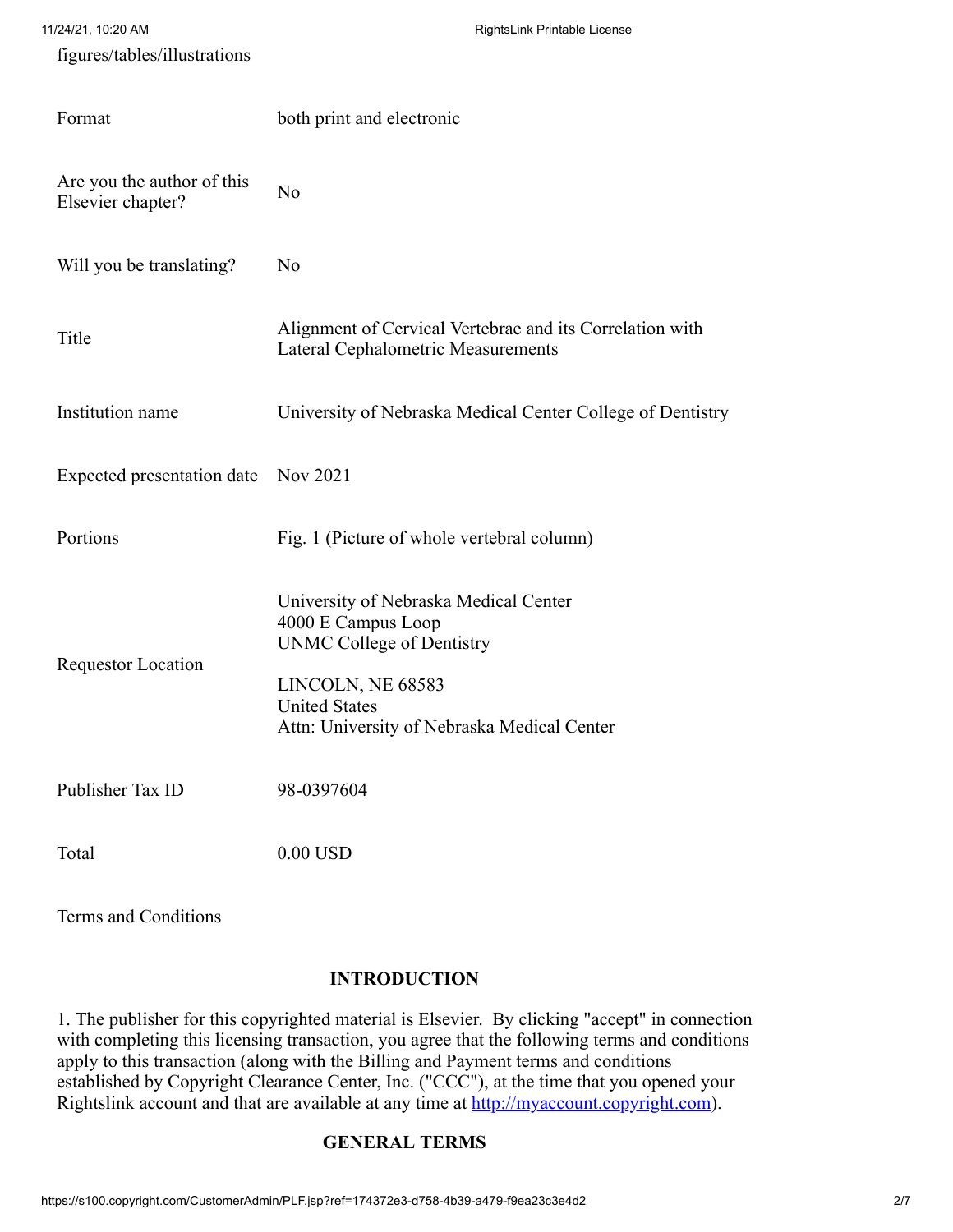2. Elsevier hereby grants you permission to reproduce the aforementioned material subject to the terms and conditions indicated.

3. Acknowledgement: If any part of the material to be used (for example, figures) has appeared in our publication with credit or acknowledgement to another source, permission must also be sought from that source. If such permission is not obtained then that material may not be included in your publication/copies. Suitable acknowledgement to the source must be made, either as a footnote or in a reference list at the end of your publication, as follows:

"Reprinted from Publication title, Vol /edition number, Author(s), Title of article / title of chapter, Pages No., Copyright (Year), with permission from Elsevier [OR APPLICABLE SOCIETY COPYRIGHT OWNER]." Also Lancet special credit - "Reprinted from The Lancet, Vol. number, Author(s), Title of article, Pages No., Copyright (Year), with permission from Elsevier."

4. Reproduction of this material is confined to the purpose and/or media for which permission is hereby given.

5. Altering/Modifying Material: Not Permitted. However figures and illustrations may be altered/adapted minimally to serve your work. Any other abbreviations, additions, deletions and/or any other alterations shall be made only with prior written authorization of Elsevier Ltd. (Please contact Elsevier's permissions helpdesk [here\)](https://service.elsevier.com/app/contact/supporthub/permissions-helpdesk/). No modifications can be made to any Lancet figures/tables and they must be reproduced in full.

6. If the permission fee for the requested use of our material is waived in this instance, please be advised that your future requests for Elsevier materials may attract a fee.

7. Reservation of Rights: Publisher reserves all rights not specifically granted in the combination of (i) the license details provided by you and accepted in the course of this licensing transaction, (ii) these terms and conditions and (iii) CCC's Billing and Payment terms and conditions.

8. License Contingent Upon Payment: While you may exercise the rights licensed immediately upon issuance of the license at the end of the licensing process for the transaction, provided that you have disclosed complete and accurate details of your proposed use, no license is finally effective unless and until full payment is received from you (either by publisher or by CCC) as provided in CCC's Billing and Payment terms and conditions. If full payment is not received on a timely basis, then any license preliminarily granted shall be deemed automatically revoked and shall be void as if never granted. Further, in the event that you breach any of these terms and conditions or any of CCC's Billing and Payment terms and conditions, the license is automatically revoked and shall be void as if never granted. Use of materials as described in a revoked license, as well as any use of the materials beyond the scope of an unrevoked license, may constitute copyright infringement and publisher reserves the right to take any and all action to protect its copyright in the materials.

9. Warranties: Publisher makes no representations or warranties with respect to the licensed material.

10. Indemnity: You hereby indemnify and agree to hold harmless publisher and CCC, and their respective officers, directors, employees and agents, from and against any and all claims arising out of your use of the licensed material other than as specifically authorized pursuant to this license.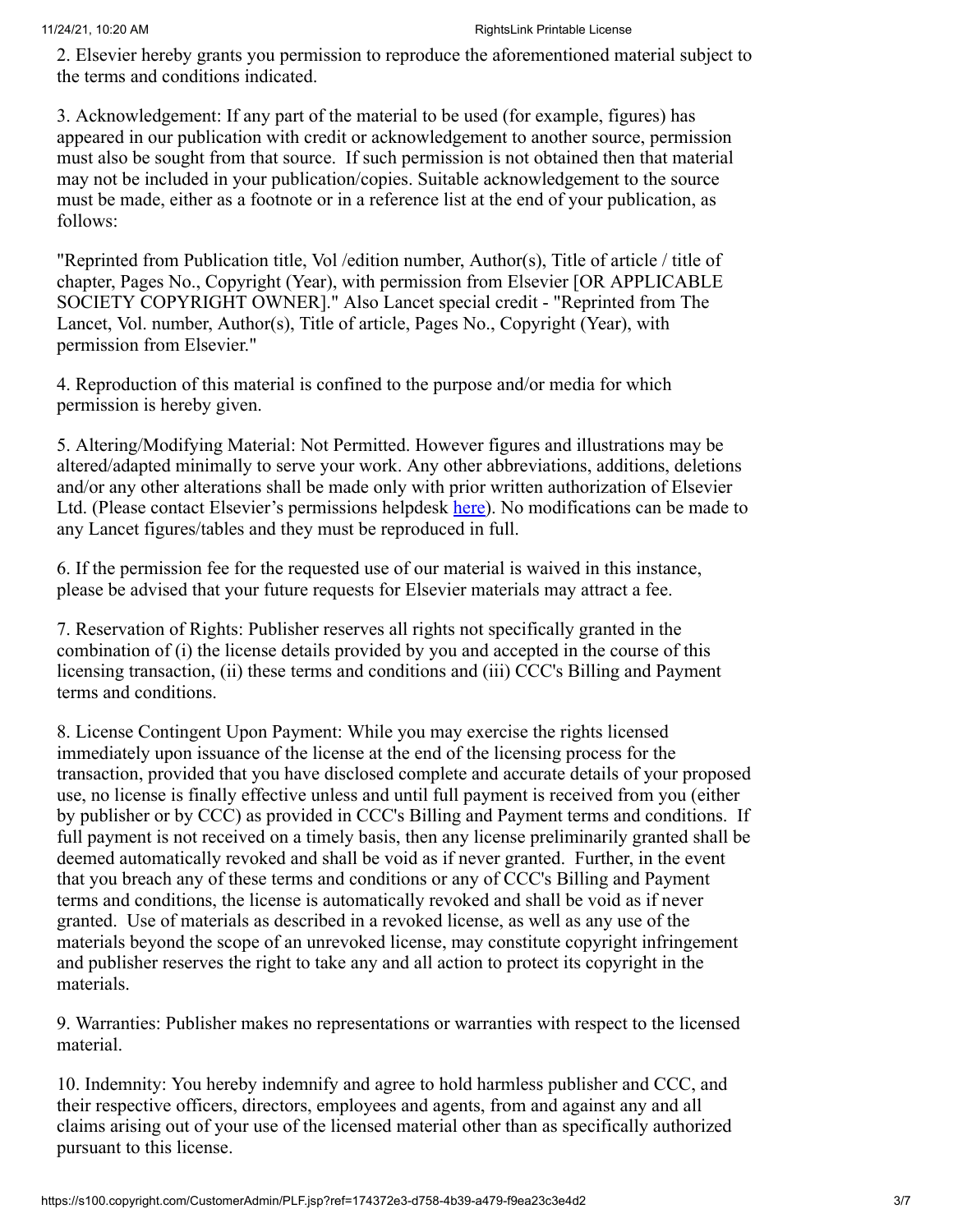11. No Transfer of License: This license is personal to you and may not be sublicensed, assigned, or transferred by you to any other person without publisher's written permission.

12. No Amendment Except in Writing: This license may not be amended except in a writing signed by both parties (or, in the case of publisher, by CCC on publisher's behalf).

13. Objection to Contrary Terms: Publisher hereby objects to any terms contained in any purchase order, acknowledgment, check endorsement or other writing prepared by you, which terms are inconsistent with these terms and conditions or CCC's Billing and Payment terms and conditions. These terms and conditions, together with CCC's Billing and Payment terms and conditions (which are incorporated herein), comprise the entire agreement between you and publisher (and CCC) concerning this licensing transaction. In the event of any conflict between your obligations established by these terms and conditions and those established by CCC's Billing and Payment terms and conditions, these terms and conditions shall control.

14. Revocation: Elsevier or Copyright Clearance Center may deny the permissions described in this License at their sole discretion, for any reason or no reason, with a full refund payable to you. Notice of such denial will be made using the contact information provided by you. Failure to receive such notice will not alter or invalidate the denial. In no event will Elsevier or Copyright Clearance Center be responsible or liable for any costs, expenses or damage incurred by you as a result of a denial of your permission request, other than a refund of the amount(s) paid by you to Elsevier and/or Copyright Clearance Center for denied permissions.

### **LIMITED LICENSE**

The following terms and conditions apply only to specific license types:

15. **Translation**: This permission is granted for non-exclusive world **English** rights only unless your license was granted for translation rights. If you licensed translation rights you may only translate this content into the languages you requested. A professional translator must perform all translations and reproduce the content word for word preserving the integrity of the article.

16. **Posting licensed content on any Website**: The following terms and conditions apply as follows: Licensing material from an Elsevier journal: All content posted to the web site must maintain the copyright information line on the bottom of each image; A hyper-text must be included to the Homepage of the journal from which you are licensing at <http://www.sciencedirect.com/science/journal/xxxxx> or the Elsevier homepage for books at [http://www.elsevier.com](http://www.elsevier.com/); Central Storage: This license does not include permission for a scanned version of the material to be stored in a central repository such as that provided by Heron/XanEdu.

Licensing material from an Elsevier book: A hyper-text link must be included to the Elsevier homepage at [http://www.elsevier.com](http://www.elsevier.com/) . All content posted to the web site must maintain the copyright information line on the bottom of each image.

**Posting licensed content on Electronic reserve**: In addition to the above the following clauses are applicable: The web site must be password-protected and made available only to bona fide students registered on a relevant course. This permission is granted for 1 year only. You may obtain a new license for future website posting.

17. **For journal authors:** the following clauses are applicable in addition to the above: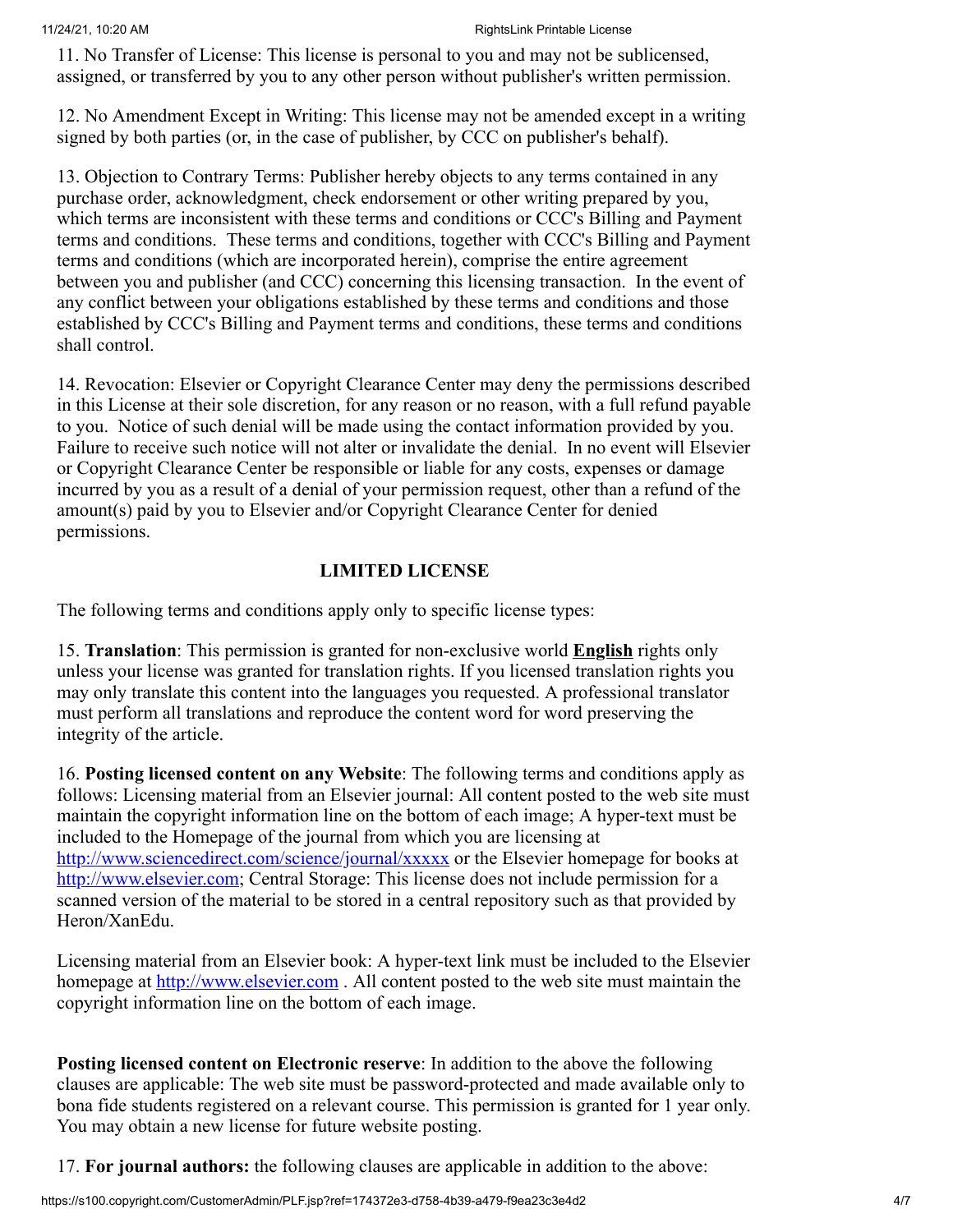#### **Preprints:**

A preprint is an author's own write-up of research results and analysis, it has not been peerreviewed, nor has it had any other value added to it by a publisher (such as formatting, copyright, technical enhancement etc.).

Authors can share their preprints anywhere at any time. Preprints should not be added to or enhanced in any way in order to appear more like, or to substitute for, the final versions of articles however authors can update their preprints on arXiv or RePEc with their Accepted Author Manuscript (see below).

If accepted for publication, we encourage authors to link from the preprint to their formal publication via its DOI. Millions of researchers have access to the formal publications on ScienceDirect, and so links will help users to find, access, cite and use the best available version. Please note that Cell Press, The Lancet and some society-owned have different preprint policies. Information on these policies is available on the journal homepage.

**Accepted Author Manuscripts:** An accepted author manuscript is the manuscript of an article that has been accepted for publication and which typically includes authorincorporated changes suggested during submission, peer review and editor-author communications.

Authors can share their accepted author manuscript:

- immediately
	- via their non-commercial person homepage or blog
	- by updating a preprint in arXiv or RePEc with the accepted manuscript
	- via their research institute or institutional repository for internal institutional uses or as part of an invitation-only research collaboration work-group
	- directly by providing copies to their students or to research collaborators for their personal use
	- for private scholarly sharing as part of an invitation-only work group on commercial sites with which Elsevier has an agreement
- After the embargo period
	- via non-commercial hosting platforms such as their institutional repository
	- via commercial sites with which Elsevier has an agreement

In all cases accepted manuscripts should:

- link to the formal publication via its DOI
- bear a CC-BY-NC-ND license this is easy to do
- if aggregated with other manuscripts, for example in a repository or other site, be shared in alignment with our hosting policy not be added to or enhanced in any way to appear more like, or to substitute for, the published journal article.

**Published journal article (JPA):** A published journal article (PJA) is the definitive final record of published research that appears or will appear in the journal and embodies all value-adding publishing activities including peer review co-ordination, copy-editing, formatting, (if relevant) pagination and online enrichment.

Policies for sharing publishing journal articles differ for subscription and gold open access articles:

**Subscription Articles:** If you are an author, please share a link to your article rather than the full-text. Millions of researchers have access to the formal publications on ScienceDirect,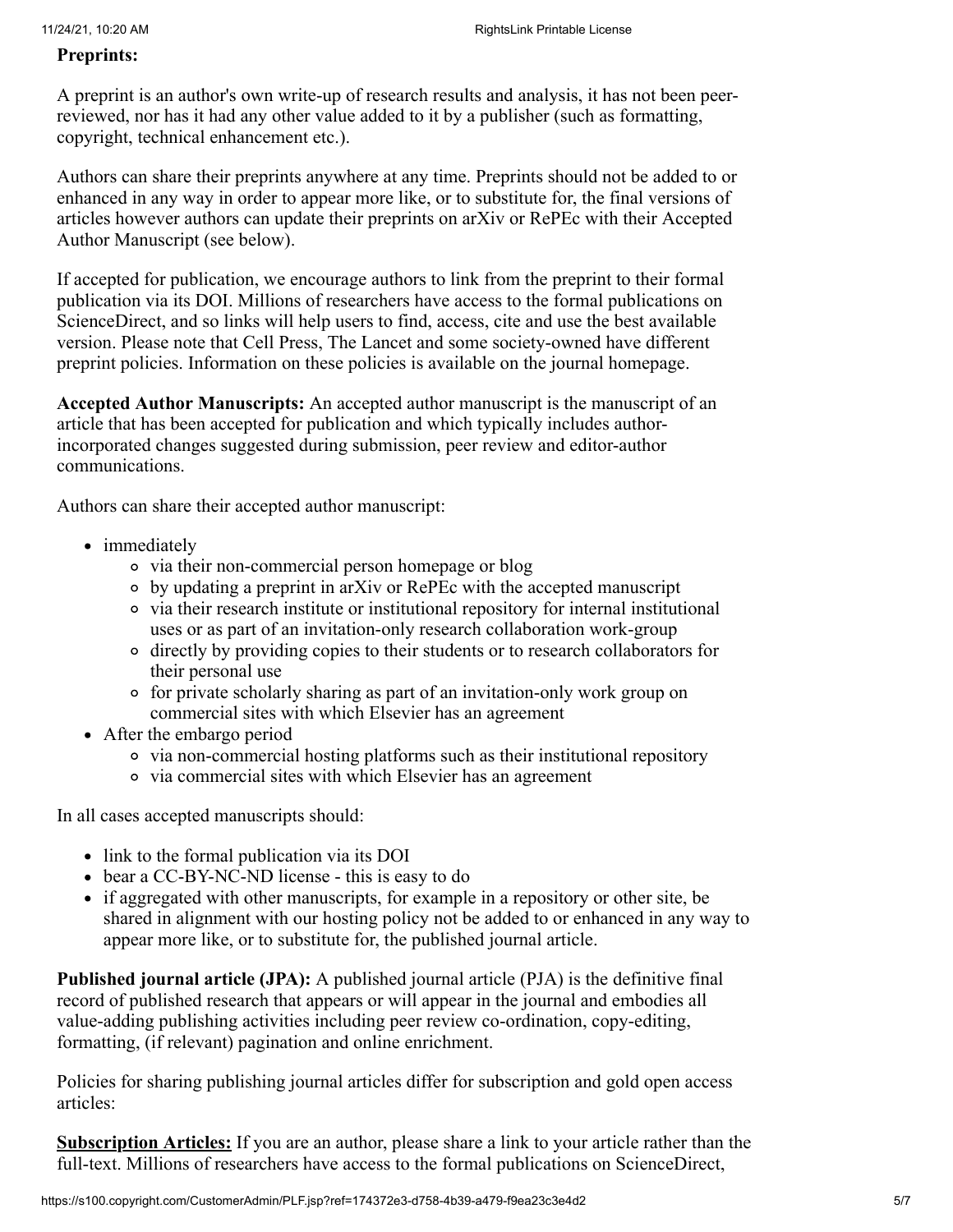and so links will help your users to find, access, cite, and use the best available version.

Theses and dissertations which contain embedded PJAs as part of the formal submission can be posted publicly by the awarding institution with DOI links back to the formal publications on ScienceDirect.

If you are affiliated with a library that subscribes to ScienceDirect you have additional private sharing rights for others' research accessed under that agreement. This includes use for classroom teaching and internal training at the institution (including use in course packs and courseware programs), and inclusion of the article for grant funding purposes.

**Gold Open Access Articles:** May be shared according to the author-selected end-user license and should contain a [CrossMark logo](http://www.crossref.org/crossmark/index.html), the end user license, and a DOI link to the formal publication on ScienceDirect.

Please refer to Elsevier's **posting policy** for further information.

18. **For book authors** the following clauses are applicable in addition to the above: Authors are permitted to place a brief summary of their work online only. You are not allowed to download and post the published electronic version of your chapter, nor may you scan the printed edition to create an electronic version. **Posting to a repository:** Authors are permitted to post a summary of their chapter only in their institution's repository.

19. **Thesis/Dissertation**: If your license is for use in a thesis/dissertation your thesis may be submitted to your institution in either print or electronic form. Should your thesis be published commercially, please reapply for permission. These requirements include permission for the Library and Archives of Canada to supply single copies, on demand, of the complete thesis and include permission for Proquest/UMI to supply single copies, on demand, of the complete thesis. Should your thesis be published commercially, please reapply for permission. Theses and dissertations which contain embedded PJAs as part of the formal submission can be posted publicly by the awarding institution with DOI links back to the formal publications on ScienceDirect.

#### **Elsevier Open Access Terms and Conditions**

You can publish open access with Elsevier in hundreds of open access journals or in nearly 2000 established subscription journals that support open access publishing. Permitted third party re-use of these open access articles is defined by the author's choice of Creative Commons user license. See our <u>open access license policy</u> for more information.

#### **Terms & Conditions applicable to all Open Access articles published with Elsevier:**

Any reuse of the article must not represent the author as endorsing the adaptation of the article nor should the article be modified in such a way as to damage the author's honour or reputation. If any changes have been made, such changes must be clearly indicated.

The author(s) must be appropriately credited and we ask that you include the end user license and a DOI link to the formal publication on ScienceDirect.

If any part of the material to be used (for example, figures) has appeared in our publication with credit or acknowledgement to another source it is the responsibility of the user to ensure their reuse complies with the terms and conditions determined by the rights holder.

## **Additional Terms & Conditions applicable to each Creative Commons user license:**

https://s100.copyright.com/CustomerAdmin/PLF.jsp?ref=174372e3-d758-4b39-a479-f9ea23c3e4d2 6/7